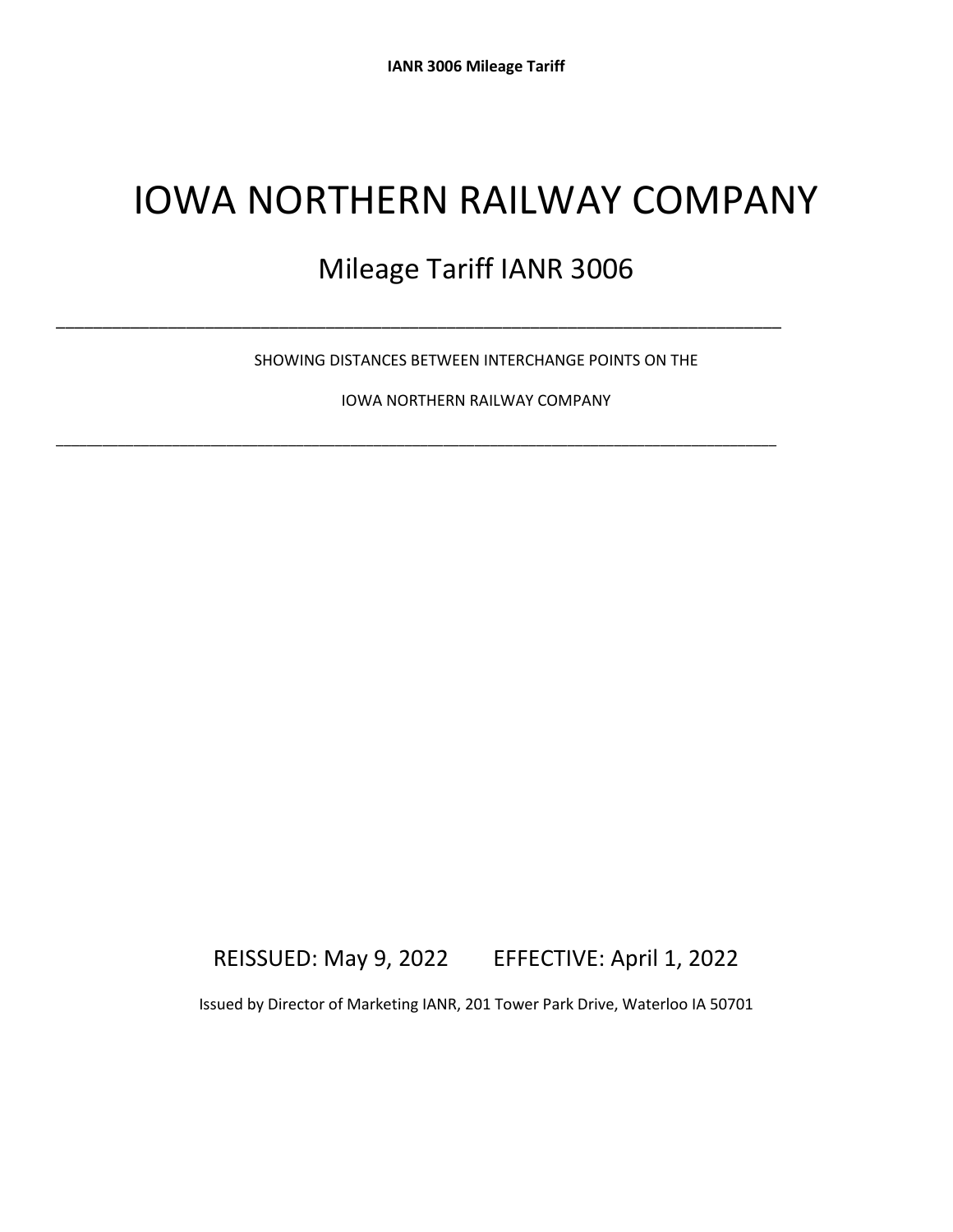#### **Item 15 Reference to Tariffs, Items, Notes, Rules, Etc.**

Where reference is made in this tariff to tariffs, items, notes, rules, such references are continuous and include supplements to and successive issues of such tariffs, and reissues of such items, notes, rules.

#### **Item 25 Method of Canceling Item**

As this tariff is supplemented, numbered items with lettered suffixes cancel correspondingly numbered items in the original tariff or in a prior supplement. Letter suffixes will be used in alphabetical sequence starting with A. Example: Item 10-B cancels Item 10-A in a prior supplement which, in turn, canceled Item 10.

#### **Item 50 – Method of Denoting Reissued matter in Supplements**

Matter brought forward without change from one supplement to another will be designated as "Reissued" by a reference mark in the form of the number being underlined. The number being that of the supplement in which the reissued matter first appeared in its currently effective form. To determine the original effective date consult the supplement in which the reissued matter first became effective.

#### **Item 55 – Application of Distances**

The distances in this Tariff are in miles and hundredths of miles and are to be used as the official distances of the IANR between the stations named, unless otherwise specifically provided in other IANR Tariffs, Quotes or Contracts. Fractions of miles resulting from the application of actual mileage will be dropped down to the nearest mile if the tenth of mile is less than five (5) and will be increased to the next mile if the tenth of mile is five (5) or more. Ex: 59.19 will be calculated as 59 miles, 116.54 will be calculated as 117 miles and 35.80 will be calculated as 36 miles.

**\_\_\_\_\_\_\_\_\_\_\_\_\_\_\_\_\_\_\_\_\_\_\_\_\_\_\_\_\_\_\_\_\_\_\_\_\_\_\_\_\_\_\_\_\_\_\_\_\_\_\_\_\_\_\_\_\_\_\_\_\_\_\_\_\_\_\_\_\_\_\_\_\_\_\_\_\_\_\_\_\_\_\_\_\_\_\_\_\_\_\_\_\_\_\_\_\_\_**

#### **Item 65 Computation of Distances**

Distances are calculated based on shortest distance between IANR Station, including mileage IANR traverses to reach the Interchange Point on the connecting carrier.

#### **Item 75 Mileage Index Chart**

#### **All stations listed are in the state of Iowa**

**The stations are in alphabetical order on vertical axis.** Butler is defined as Butler Yard and Butler Industrial Park Manly YD – Terminal is defined as Manly Yard and Manly Terminal Vinton (DS) is defined as Tama Benton Cooperative and New Century FS **Interchange Point is listed only once on horizontal axis.**

#### **Interchange Points are defined as such:**

CN Waterloo Interchange defined as CN A Yard CIC Cedar Rapids interchange defined as Mid-Point of CIC's P Yard UP North Yard Cedar Rapids is defined as UP North Yard UP Manly is defined as IANR Yard Manly CN Cedar Rapids is defined as CN Interchange Track CPR Nora Springs is defined as Nora Springs Junction (Jct)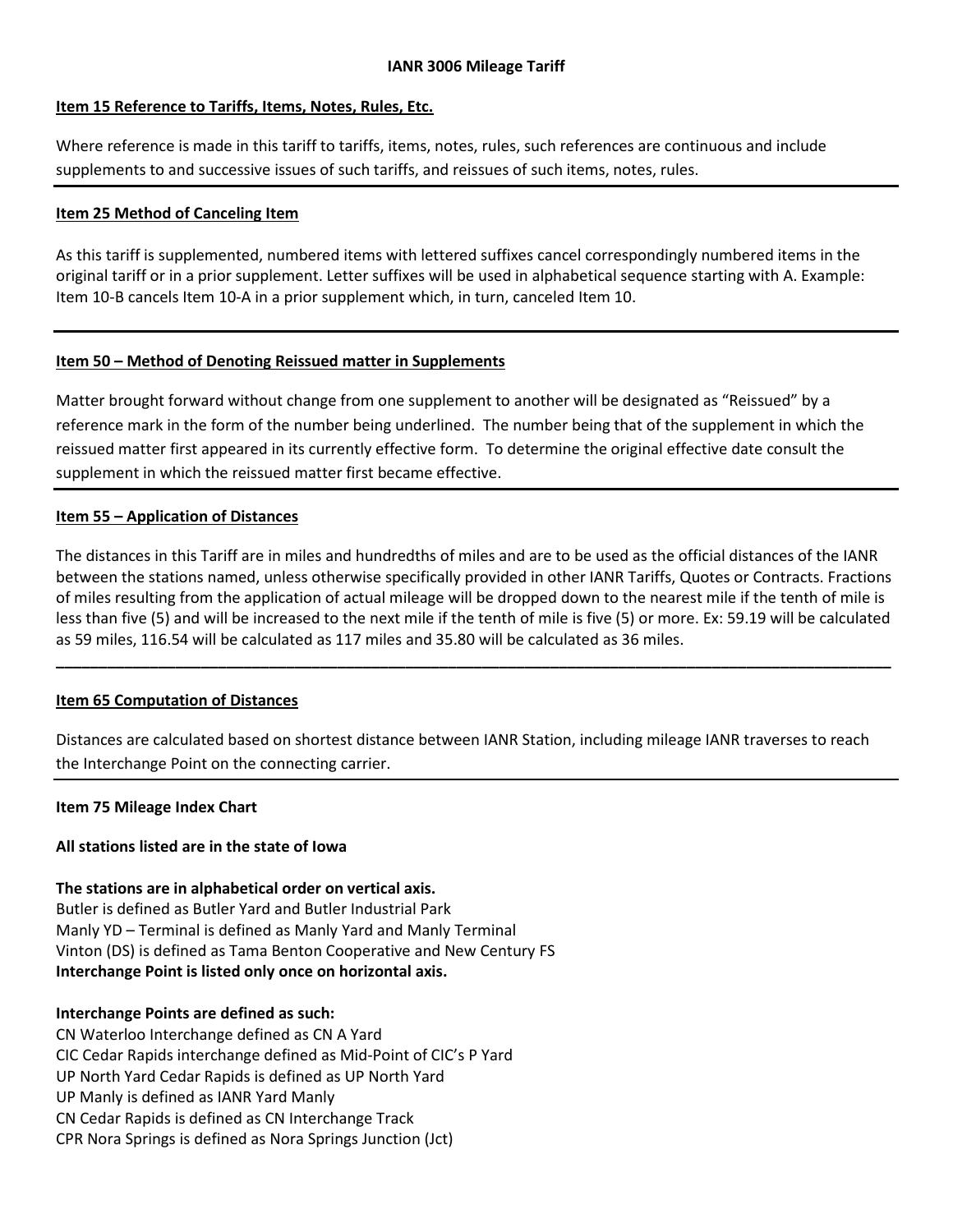To calculate mileage, identify the carrier interchange on horizontal axis and the IANR station on the vertical axis.

**\*\*\*\*Below Matrix is NOT a complete list of all Iowa Northern Stations, contact IANR Marketing Department for any stations not listed.**

|                                         | <b>IANR 3006 MILEAGE TARIFF</b>   |                 |                  |             |                                |                  |                 |
|-----------------------------------------|-----------------------------------|-----------------|------------------|-------------|--------------------------------|------------------|-----------------|
| <b>STATION TO</b><br><b>INTERCHANGE</b> | <b>UP North Yard/Cedar Rapids</b> | CN/Cedar Rapids | CIC/Cedar Rapids | CN/Waterloo | <b>UP Linden Yard Waterloo</b> | CPR/Nora Springs | <b>UP Manly</b> |
| <b>Bryant Yard</b>                      | 49.74                             | 50.60           | 55.98            | 8.31        | 2.97                           | 65.44            | 80.44           |
| <b>Butler</b>                           | 79.38                             | 80.24           | 85.62            | 25.51       | 26.47                          | 35.80            | 50.80           |
| <b>Cedar Falls Jct</b>                  | 61.88                             | 62.70           | 68.12            | 8.01        | 8.97                           | 53.30            | 68.30           |
| <b>Cedar Rapids</b>                     | 1.36                              | 0.50            | 4.88             | 59.41       | 54.34                          | 116.54           | 131.54          |
| <b>Clarksville</b>                      | 83.58                             | 84.44           | 89.82            | 29.71       | 30.67                          | 31.60            | 46.60           |
| <b>Dewar</b>                            | 58.34                             | 59.20           | 64.58            | 10.55       | 5.40                           | 67.60            | 82.67           |
| <b>Dunkerton</b>                        | 62.84                             | 63.70           | 69.08            | 15.05       | 9.90                           | 74.34            | 117.37          |
| <b>Fairbank</b>                         | 70.54                             | 71.40           | 76.78            | 23.92       | 18.77                          | 81.04            | 96.04           |
| <b>Forest City</b>                      | 156.07                            | 156.93          | 162.31           | 102.20      | 103.16                         | 40.89            | 55.89           |
| Garner                                  | 145.38                            | 146.24          | 151.62           | 91.51       | 92.47                          | 30.20            | 45.20           |
| <b>Greene</b>                           | 94.38                             | 95.24           | 100.62           | 40.51       | 41.47                          | 20.80            | 35.80           |
| <b>LaPorte City</b>                     | 36.74                             | 37.60           | 42.98            | 21.31       | 16.20                          | 78.44            | 93.44           |
| <b>Manly Logistic Pk</b>                | 131.38                            | 132.24          | 137.62           | 77.51       | 78.47                          | 16.20            | 1.20            |
| <b>Manly Yd - Terminal</b>              | 130.18                            | 131.04          | 136.42           | 76.31       | 77.27                          | 15.00            |                 |
| <b>Marble Rock</b>                      | 99.88                             | 100.74          | 106.12           | 46.01       | 46.97                          | 15.30            | 30.30           |
| <b>Nora Springs</b>                     | 115.18                            | 116.04          | 121.42           | 61.31       | 62.27                          |                  | 15.00           |
| <b>Oelwein Elev</b>                     | 81.34                             | 82.20           | 87.58            | 33.55       | 28.40                          | 90.67            | 105.60          |
| <b>Oelwein Transco</b>                  | 77.89                             | 78.75           | 84.13            | 30.10       | 24.95                          | 87.22            | 102.15          |
| <b>Packard</b>                          | 89.48                             | 90.34           | 95.72            | 36.50       | 36.50                          | 25.70            | 40.70           |
| <b>Rock Falls</b>                       | 120.68                            | 121.54          | 126.92           | 66.81       | 67.70                          | 5.50             | 9.50            |
| <b>Rockford</b>                         | 107.98                            | 108.84          | 114.22           | 54.11       | 55.00                          | 7.20             | 22.20           |
| <b>Shell Rock</b>                       | 76.58                             | 77.44           | 82.82            | 22.71       | 23.60                          | 38.60            | 53.60           |
| <b>Vinton Sta.</b>                      | 21.94                             | 22.80           | 28.18            | 36.11       | 31.00                          | 93.24            | 108.24          |
| <b>Vinton Elev. (DS)</b>                | 23.18                             | 24.04           | 29.42            | 35.95       | 30.84                          | 93.08            | 108.08          |
| Washburn                                | 44.84                             | 45.70           | 51.08            | 13.21       | 8.10                           | 70.34            | 85.34           |